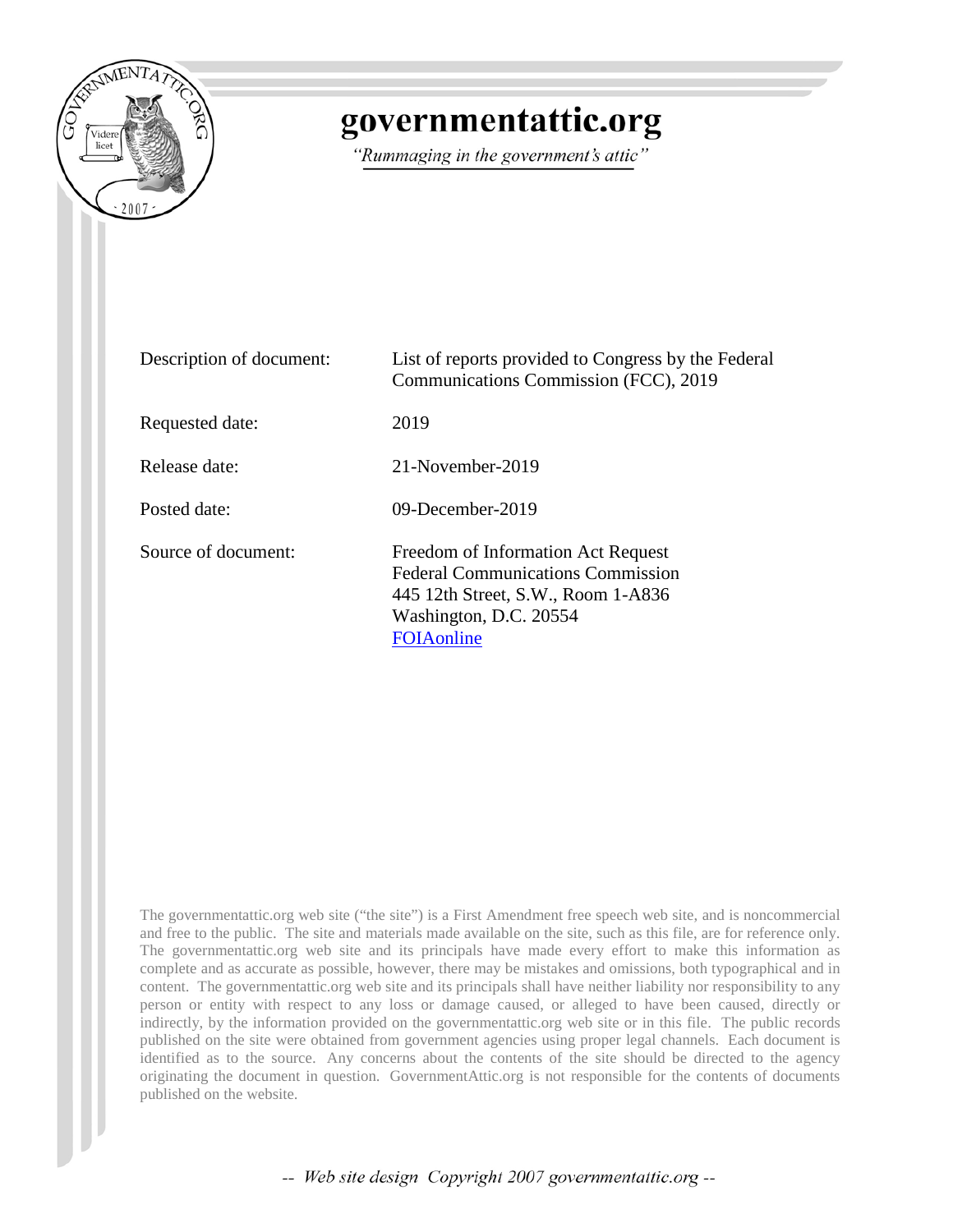

Federal Communications Commission Office of Legislative Affairs Washington, D.C.20554

November 21, 2019

By email

Re: FOIA Control No. 2020-108

This letter responds to your Freedom of Information Act (FOIA) request for a list of reports provided to Congress by the Federal Communications Commission.

Your request has been assigned FOIA Control No. 2020-108. The Office of Legislative Affairs has searched for responsive records and located l page of records responsive to your request. The records are produced in full without redaction.

We are required by both the FOIA and the Commission's own rules to charge requesters certain fees associated with the costs of searching for, reviewing, and duplicating the sought after information.<sup>1</sup> To calculate the appropriate fee, requesters are classified as: (1) commercial use requesters; (2) educational requesters, non-commercial scientific organizations, or representatives of the news media; or  $(3)$  all other requesters.<sup>2</sup>

Pursuant to section 0.466(a)(8) of the Commission's rules, you have been classified **for** fee purposes as category (3), "all other requesters."<sup>3</sup> As an "all other requester," the Commission assesses charges to recover the full, reasonable direct cost of searching for and reproducing records that are responsive to the request; however, you are entitled to be furnished with the first I 00 pages of reproduction and the first two hours of search time without charge under section 0.470(a)(3)(i) of the Commission's rules.<sup>4</sup> The production in response to your request did not involve more than 100 pages of duplication. Therefore, you will not be charged any fees.

If you consider this to be a denial of your FOIA request, you may seek review by filing an application for review with the Office of General Counsel. An application for review must be

<sup>1</sup>*See* 5 U.S.C. § 552(a)(4)(A), 47 C.F.R. § 0.470.

<sup>2 47</sup> C.F.R. § 0.470.

<sup>3</sup>47 C.F.R. § 0.466(a)(8).

<sup>4</sup>47 C.F.R. § 0.470(a)(3)(i).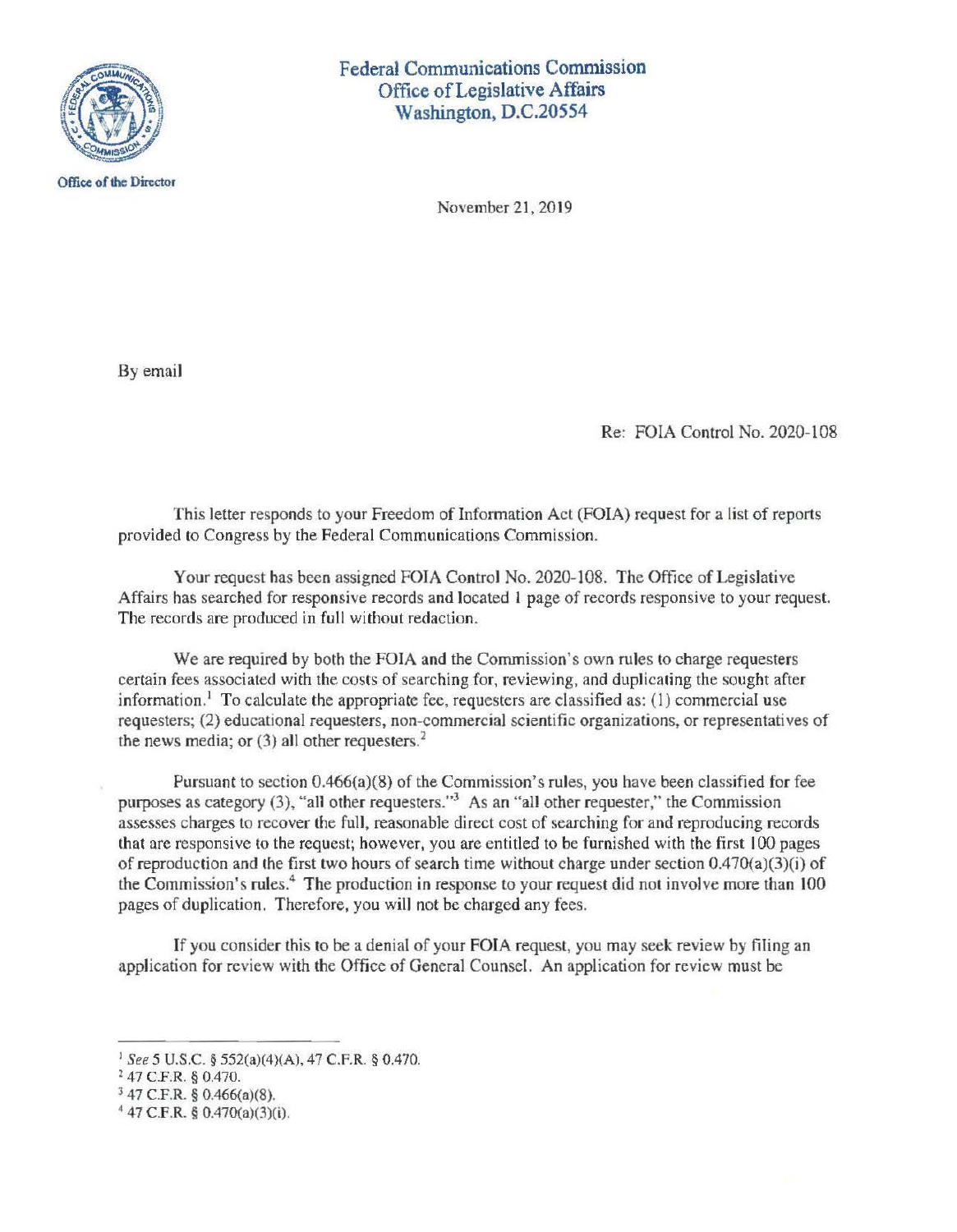*received* by the Commission within 90 calendar days of the date of this letter.<sup>5</sup> You may file an application for review by mailing the application to Federal Communications Commission, Office of General Counsel, 445 12th **St SW,** Washington, DC 20554, or you may file your application for review electronically by e-mailing it to FOIA-Appeal@fcc.gov. Please caption the envelope (or subject line, if via e-mail) and the application itself as "Review of Freedom of Information Action."

If you would like to discuss this response before filing an application for review to attempt to resolve your dispute without going through the appeals process, you may contact the Commission's FOIA Public Liaison for assistance at:

FOIA Public Liaison Federal Communications Commission, Office of the Managing Director, Performance Evaluation and Records Management 445 12<sup>th</sup> St SW, Washington, D.C. 20554 202-418-0440 FOIA-Public-Liaison@fcc.gov

If you are unable to resolve your FOIA dispute through the Commission's FOIA Public Liaison, the Office of Government Information Services (OGIS), the Federal FOIA Ombudsman's office, offers mediation services to help resolve disputes between FOIA requesters and Federal agencies. The contact information for OGIS is:

Office of Government Information Services National Archives and Records Administration 8601 Adelphi Road-OGIS College Park, **MD** 20740-6001 202-741-5770 877-684-6448 ogis@nara.gov ogis.archives.gov

If you have any questions, please contact Alethea Lewis at (202) 418-1900.

Sincerely,

Strachan. Director

Enclosure

cc: FCC FOIA Office

<sup>5 47</sup> C.F.R. §§ 0.46l(i), I.I 15; 47 C.F.R. § 1.7 (documents are considered filed with the Commission upon their receipt at the location designated by the Commission).